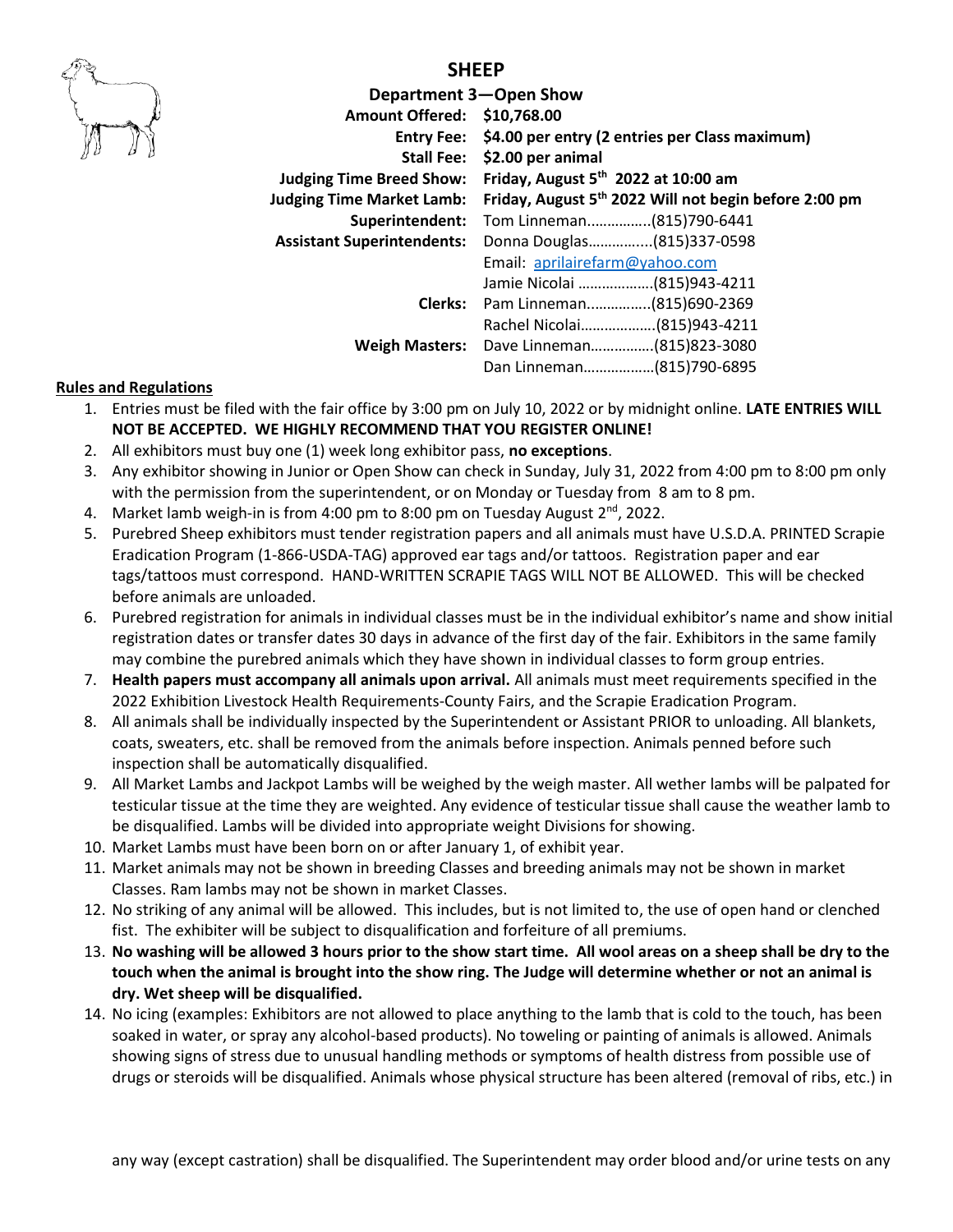or all animals brought into the McHenry County Fairgrounds. The veterinarian shall be chosen by the McHenry County Fair Board.

- 15. The Judge may verify the age/maturity of a sheep by examining the teeth. Inappropriate physiological maturity may cause an animal to be disqualified.
- 16. The fair reserves the right to assign the location and the number of pens subject to available space; no refunds on pen rent. Prior to entries closing, exhibitors participating in the U.S.D.A. Scrapie Flock Certification Program must contact the Superintendent so pens may be assigned which meet Scrapie Program standards. All sheep entered in the shows must be housed in assigned sheep pens for the duration of the fair. Sheep may be exercised **inside of the sheep barn** between 6:00 am and 8:00 pm (except during shows) at the discretion of the Superintendent.
- 17. All sheep must be bedded on straw or wood shavings.
- 18. All exhibitors are expected to keep a clean, clear walkway and appearance in their respective areas. All exhibitors must clear pens and stall of all waste materials except bedding, which should be pulled a minimum of 18 inches from the wall prior to leaving the grounds at the conclusion of the fair.
- 19. In Pair and Flock Divisions exhibitors are allowed one entry only.
- 20. There will be no refund of entry fees or pen rents on disqualified entries.
- 21. Sheep entered in the Wether Sire and Dam Division are not required to have registration papers from their respected bred. The Wether Sire and Dam Division is a separate section and is not eligible for the purebred Over All Grand Champion.
- 22. **While exhibiting on the McHenry County Fairgrounds, owners of animals in need of additional nutritional supplements or medical attention must let the superintendent know immediately AND have the Fair Veterinarian fill out and sign off on the Veterinarian Treatment Form. Any forced substances used on breed or market animals while on fairground property, must be approved by the Fair Veterinarian. NO EXCEPTIONS!**
- 23. **Special Jackpot Rules and Regulations:** 
	- **a.** All Fair Rules and Sheep Department Rules apply with these exceptions:
		- **i.** Jackpot Entries accepted until 7:00 pm Tuesday, August 2, 2022

#### **Premiums**

**Purebred Single Class:** First-\$24; Second-\$20; Third-\$16; Fourth-\$14; Fifth-\$12; Sixth-\$10; Seventh-\$8; Eighth-\$6 **Purebred Pair Class:** First-\$22; Second-\$18; Third-\$14; Fourth-\$10

**Weather Sire and Dam Class:** First-\$24; Second-\$20; Third-\$16; Fourth-\$14; Fifth-\$12; Sixth-\$10; Seventh-\$8; Eighth-\$6 **Weather Sire and Dam Pair Class:** First-\$22; Second-\$18; Third-\$14; Fourth-\$10

**Market Lamb Single Class:** First-\$24; Second-\$20; Third-\$16; Fourth-\$14; Fifth-\$12; Sixth-\$10; Seventh-\$8; Eighth-\$6 **Market Lamb Pair Class:** First-\$22; Second-\$18; Third-\$14; Fourth-\$10; Fifth-\$8; Sixth-\$6

| <b>Champion Corridales: Rosette</b>           | <b>Champion Dorper: Rosette</b>                    |
|-----------------------------------------------|----------------------------------------------------|
| Champion Southdown: Rosette                   | <b>Champion Suffolks: Rosette</b>                  |
| <b>Champion Dorset: Rosette</b>               | Champion AOB Wool: Rosette                         |
| Champion Shropshire: Rosette                  | <b>Champion AOB Meat: Rosette</b>                  |
| Grand Champion Purebred Ram: \$100 and Banner | Reserve Grand Champion Purebred Ram: \$50 & Banner |
| Grand Champion Purebred Ewe: \$100 and Banner | Reserve Grand Champion Purebred Ewe: \$50 & Banner |
| Champion Market Lamb: \$100 and Banner        | Reserve Champion Market Lamb: \$50 and Banner      |
| Champion Pair Market Lambs: Rosette           | Reserve Champion Pair Market Lambs: Rosette        |
|                                               |                                                    |

#### **Bonus Premiums** Jackpot Market Lamb: First-\$100; Second-\$50; Third-\$35; Fourth-\$25

**\*No ribbons for group classes.**

#### **Class Definitions**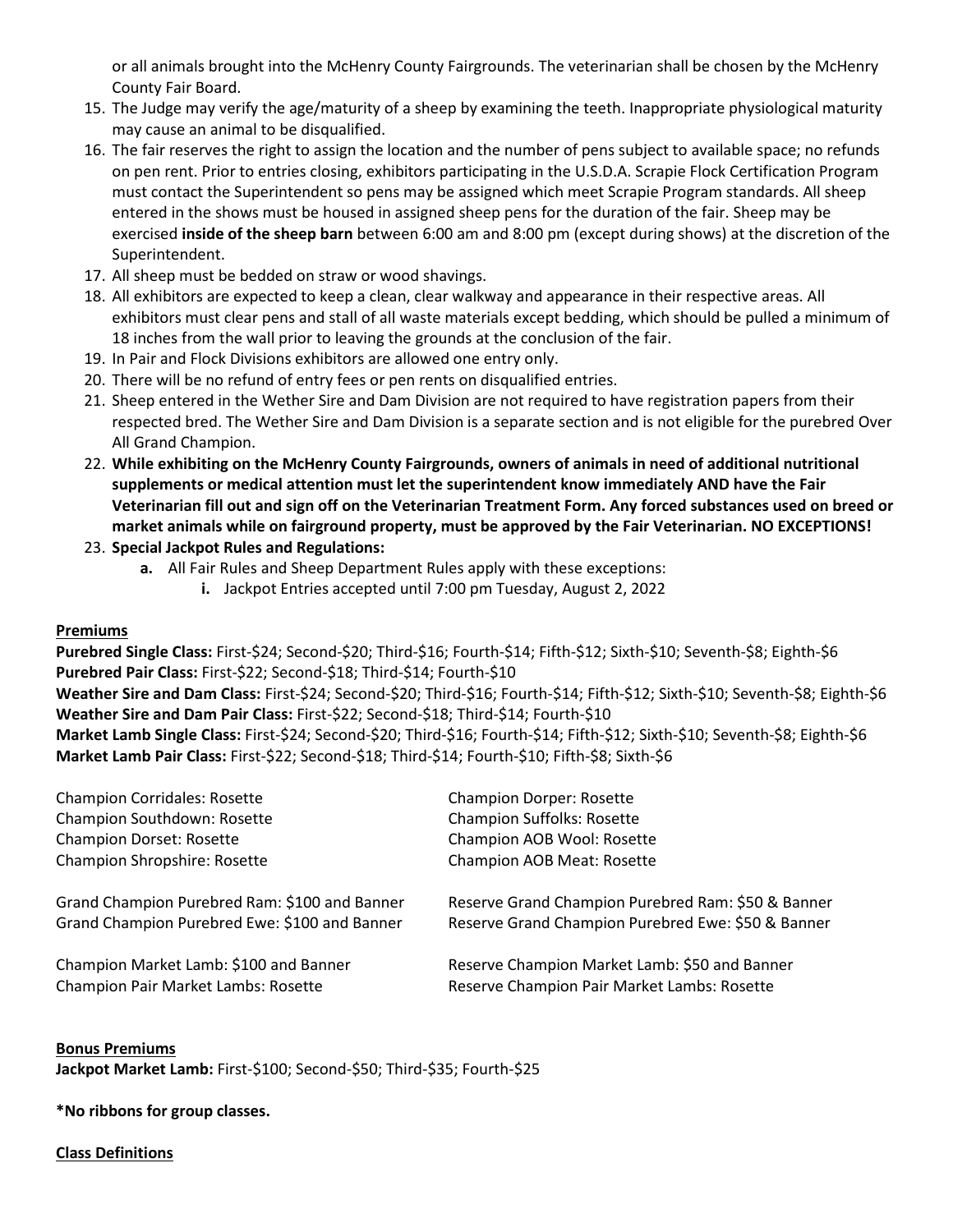Yearling Ewe or Ram– one (1) year old and under two (2) years of age *Oxford, Shropshire, Southdown, Corridale, and Cheviot* Senior Lambs– born between September 1, of previous show year and February 15 of exhibit year Junior Lambs– born after February 15 of exhibit year *Suffolk, Dorset, Hampshire, All Other Breeds (AOB)* Senior Lambs– born between September 1 of the previous exhibit year and December 31 of the previous exhibit year Junior Lambs– born after January 1 of the exhibit year

Mix Lamb Pair– one (1) ewe lamb and one (1) ram lamb Mix Yearling Pair– one (1) yearling ewe and one (1) yearling ram Pair of Yearlings Ewes– two (2) ewe yearlings Pair of Ewe Lambs– two (2) ewes Flock– one (1) ram (yearling or ram lamb), one (1) yearling ewe, and one (1) ewe lamb

| <b>Division</b>                                                                 | Class                           |                                |  |  |  |
|---------------------------------------------------------------------------------|---------------------------------|--------------------------------|--|--|--|
| <b>PUREBRED SHOW</b>                                                            |                                 |                                |  |  |  |
| <b>A</b> Corridales                                                             | 1 Yearling ram                  | <b>8</b> Junior ewe lamb       |  |  |  |
| <b>B</b> Southdown                                                              | 2 Senior ram lamb               | <b>9</b> Pair of ewe lambs     |  |  |  |
| C Dorset                                                                        | <b>3</b> Junior ram lamb        | <b>10 Pair of mixed lambs</b>  |  |  |  |
| <b>D</b> Shropshire                                                             | 4 Pair of ram lambs             | 11 Pen of 3 lambs              |  |  |  |
| <b>E</b> Suffolks                                                               | 5 Yearling ewe                  | 12 Pair of mixed yearlings     |  |  |  |
| <b>F</b> Dorper                                                                 | 6 Pair of yearling ewes         | 13 Flock                       |  |  |  |
| <b>G</b> AOB Meat                                                               | <b>7</b> Senior ewe lamb        |                                |  |  |  |
| <b>H</b> AOB Wool                                                               |                                 |                                |  |  |  |
|                                                                                 | <b>WETHER SIRE AND DAM SHOW</b> |                                |  |  |  |
| <b>I</b> Wether Sire and Dam                                                    | 1 Yearling ram                  | 6 Pair of ewe lambs            |  |  |  |
|                                                                                 | 2 Ram lamb                      | <b>7</b> Pair of mix yearlings |  |  |  |
|                                                                                 | 3 Yearling ewe                  | 8 Pair of mix lambs            |  |  |  |
|                                                                                 | 4 Pair of yearling ewes         | 9 Flock                        |  |  |  |
|                                                                                 | 5 Ewe lamb                      |                                |  |  |  |
|                                                                                 | <b>MARKET LAMB SHOW</b>         |                                |  |  |  |
| <b>J</b> Market Lambs                                                           | 1 Single market lamb            |                                |  |  |  |
|                                                                                 | 2 Pair of market lambs          |                                |  |  |  |
| <b>JACKPOT MARKET LAMB SHEEP SHOW</b>                                           |                                 |                                |  |  |  |
| Entry Fee: \$10 per Head                                                        |                                 |                                |  |  |  |
| Judging Time: Wednesday, August 4, 2021 at 3:00pm                               |                                 |                                |  |  |  |
| Entries Accepted: Up to 7 pm on Tuesday, August 3, 2021 in the Fair Office ONLY |                                 |                                |  |  |  |
| K Jackpot Market Lamb Sheep                                                     | 1 Jackpot entry                 |                                |  |  |  |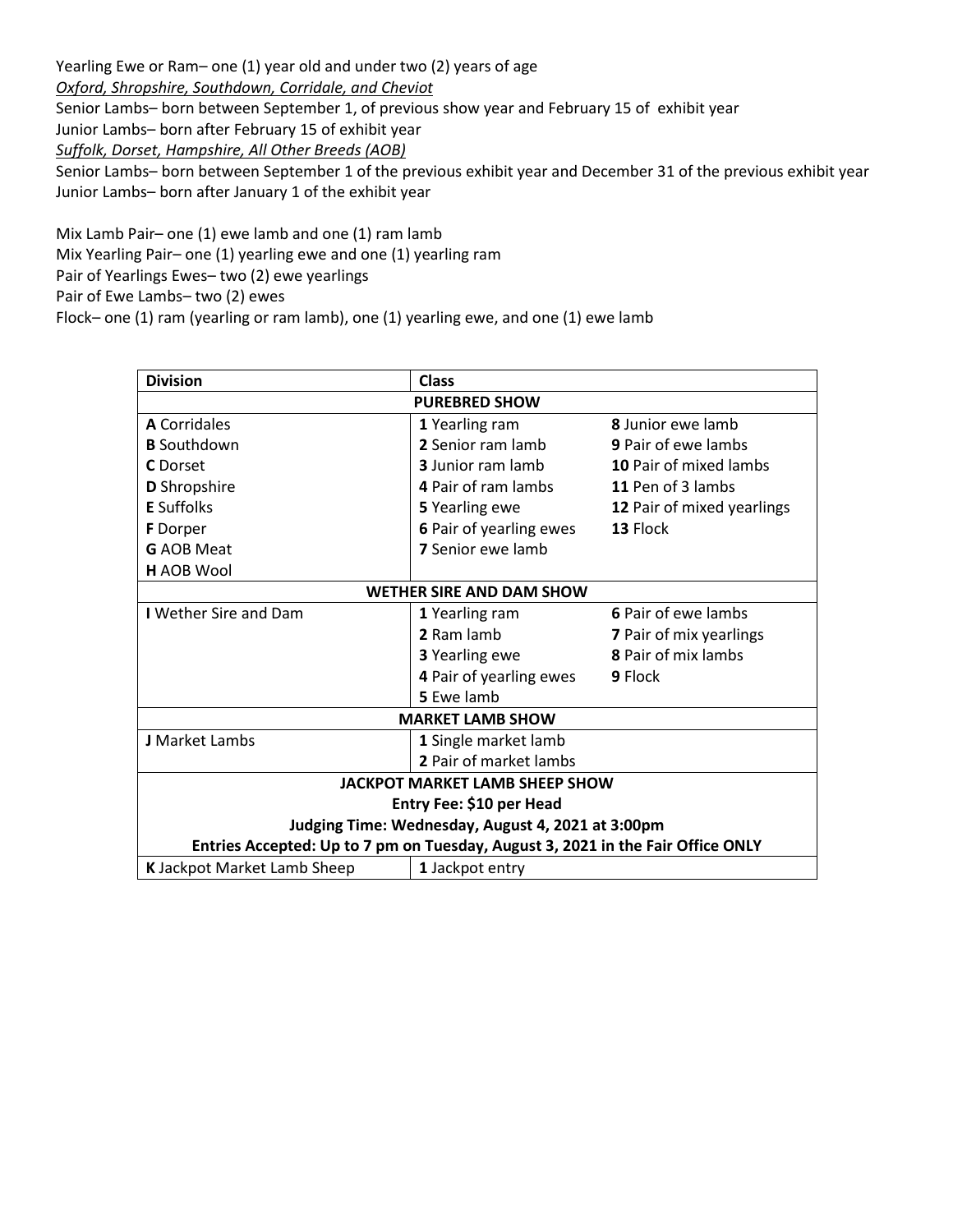# **Sheep Open Entry Form**

*Use a separate form for each show*

- ➢ **Register online at www.mchenrycountyfair.com or in the office at 11900 Country Club Road, Woodstock, IL 60098 on Monday – Friday from 8 am – 4 pm. Weekend Registration open Saturday, July 9 th 8 am - 12 pm and Sunday, July 10 th 10 am -3 pm ONLY.**
- ➢ Entries must be filed with the fair office by 3:00 pm on July 10, 2022, or by midnight online. **LATE ENTRIES WILL NOT BE ACCEPTED. WE HIGHLY RECOMMEND THAT YOU REGISTER ONLINE!**
- ➢ Entries will NOT be taken by phone, fax, or email. NO REFUNDS!
- ➢ One entry per line. Note changes in Division and Class numbers!

|                         |                        |                           |                               | Phone: __________________________           |  |  |
|-------------------------|------------------------|---------------------------|-------------------------------|---------------------------------------------|--|--|
|                         |                        |                           |                               |                                             |  |  |
|                         |                        |                           |                               |                                             |  |  |
|                         | Dept.<br><b>Number</b> | <b>Division</b><br>Letter | <b>Class</b><br><b>Number</b> | <b>Description of Entry (include Breed)</b> |  |  |
| $\mathbf{1}$            |                        |                           |                               |                                             |  |  |
| $\overline{\mathbf{2}}$ |                        |                           |                               |                                             |  |  |
| $\overline{\mathbf{3}}$ |                        |                           |                               |                                             |  |  |
| $\overline{\mathbf{4}}$ |                        |                           |                               |                                             |  |  |
| 5                       |                        |                           |                               |                                             |  |  |
| $6\phantom{1}6$         |                        |                           |                               |                                             |  |  |
| $\overline{\mathbf{z}}$ |                        |                           |                               |                                             |  |  |
| 8                       |                        |                           |                               |                                             |  |  |
| 9                       |                        |                           |                               |                                             |  |  |
| 10                      |                        |                           |                               |                                             |  |  |
| 11                      |                        |                           |                               |                                             |  |  |

Number of Head

I have read and understand, and in consideration for being permitted to exhibit at the 2022 McHenry County Fair, agree and consent to abide by the rules of competition. This includes the McHenry County Rules and Regulations and the IAFE National Code of Show Ring Ethics as stated in the Rule section in the McHenry County Fair Book and on the Website: [mchenrycountyfair.com](http://www.mchenrycountyfair.com/)

\_\_\_\_\_\_\_\_\_\_\_\_\_\_\_\_\_\_\_\_\_\_\_\_\_\_\_\_\_\_\_\_\_\_\_\_\_\_\_\_\_\_\_\_\_\_\_\_\_\_\_\_\_\_\_\_\_\_ Exhibitor (Owner/Exhibitor) Date \_\_\_\_\_\_\_\_\_\_\_\_\_\_\_\_\_\_\_\_\_\_\_\_\_\_\_\_\_\_\_\_\_\_\_\_\_\_\_\_\_\_\_\_\_\_\_\_\_\_\_\_\_\_\_\_\_\_ Guardian/Parent of Exhibitor (if under 18 years of age) Date

| Fee                          | <b>Total</b> |  |  |  |
|------------------------------|--------------|--|--|--|
| \$4.00 per Open entry        |              |  |  |  |
| \$3.00 per Junior Open entry |              |  |  |  |
| \$10.00 per Jackpot entry    |              |  |  |  |
| \$2.00 Stall rent per animal |              |  |  |  |
| \$15 Exhibitor Pass          |              |  |  |  |
| (one required per Exhibitor) |              |  |  |  |
| <b>Total</b>                 | \$           |  |  |  |
|                              |              |  |  |  |